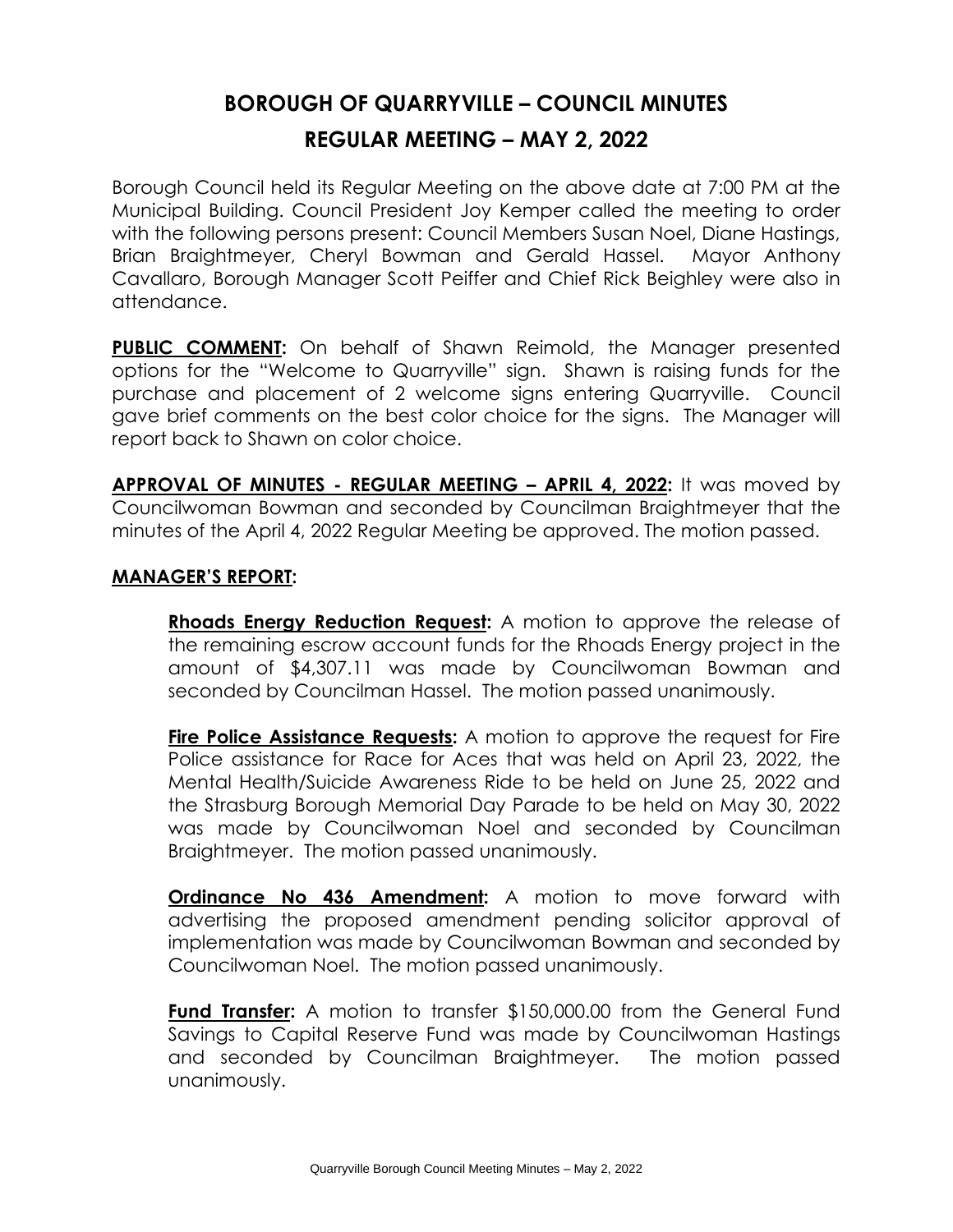**Stormwater Management Agreement Approval:** A motion to approve the Stormwater Easement and Agreement for Scott and Mary Peiffer of 6 E. Fourth Street was made by Councilman Braightmeyer and seconded by Councilwoman Bowman. The motion passed unanimously.

**PSAB Delegate Approval:** A motion to approve Scott Peiffer as the votina delegate at the PA State Association of Boroughs Convention was made by Councilwoman Hastings and seconded by Councilwoman Noel. The motion passed unanimously. A motion to approve Councilwoman Bowman as the alternate delegate was made by Councilwoman Noel and seconded by Councilwoman Hastings. The motion passed unanimously.

**Escrow Reduction Request- C.L. Self-Storage- 101 S. Lime St.:** A motion to approve the final release of the escrow account for C.L. Self-Storage at 101 S. Lime Street pending final ARRO invoices was made by Councilwoman Bowman and seconded by Councilwoman Hastings. The motion passed unanimously.

**Petition to Rezone- Good's Store:** A motion to authorize transmitting the Petition to Rezone submitted by Good's Store Limited Partnership to the Borough Planning Commission and the Lancaster County Planning Commission and hold the public hearing as required on July 5, 2022 was made by Councilwoman Noel and seconded by Councilwoman Hastings. The motion passed unanimously.

**Building Permit Fee Increase:** The matter was tabled pending creating the resolution for adoption.

**Quarryville Library Funding Request:** A motion to donate \$1,000.00 from ARPA Funding to the Quarryville Library was made by Councilwoman Noel and seconded by Councilwoman Bowman. The motion passed with Councilman Braightmeyer opposed due to other funding commitments.

**Community Night at Clipper Stadium:** Mayor Cavallaro announced a date for Community Night at Clipper Stadium on July 9, 2022. Council had a brief discussion regarding the date as it conflicted with SECA Summerfest and Fireworks. The mayor will see if there is another possible date.

**FINANCIAL REPORTS AND MONTHLY BILLS – APRIL 30, 2022:** Council received the financial report and the bills for April 2022. It was moved by Councilwoman Hastings and seconded by Councilman Hassel that the financial report be received and the monthly bills for April in the amount of \$89,741.46 be ratified. The motion was approved.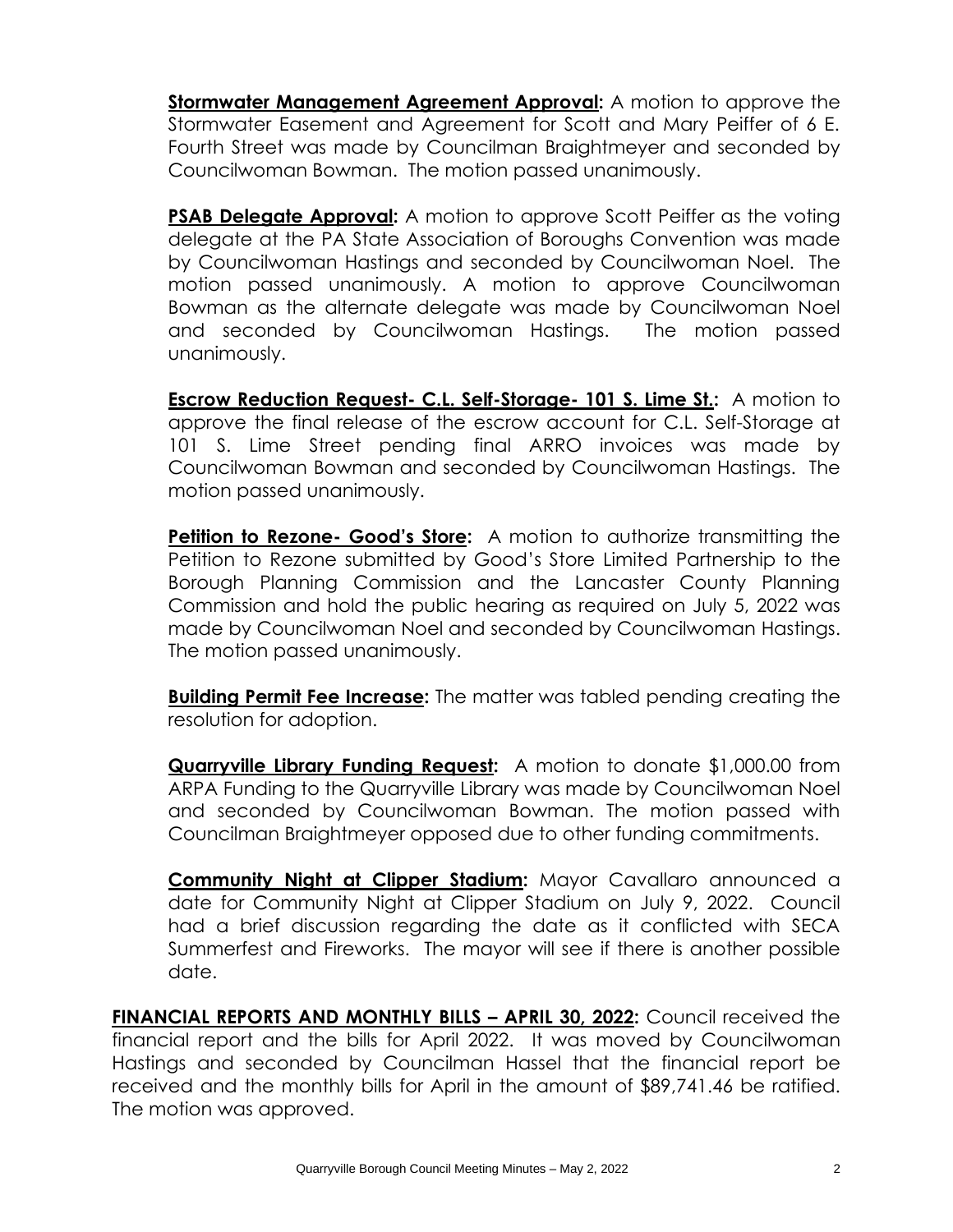**POLICE DEPARTMENT REPORT**: Council received the Police Department Report of Calls for Service for April 2022. Chief Beighley commented on the institution of the Lexipol Policy System. A motion to amend the agenda to add hiring a parttime police officer was made by Councilwoman Noel and seconded by Councilwoman Hastings. The motion passed unanimously. A motion to hire Mitchell Melot as a part-time Police Officer at a rate of \$26.00 per hour starting May 3, 2022 was made by Councilwoman Hastings and seconded by Councilman Braightmeyer. The motion passed unanimously.

**ZONING OFFICER REPORT:** Council accepted the April report as submitted.

**QUARRYVILLE BOROUGH AUTHORITY:** The minutes of the April 19, 2022 Authority meeting were reviewed by Council. Councilman Braightmeyer commented on the PA American Water Line renovation. The project to renovate the water main that feeds the borough's system is complete.

**PLANNING COMMISSION:** The April 18, 2022 Planning Commission meeting minutes were reviewed by Council.

**STREETS/INFRASTRUCTURE/PARKS COMMITTEE:** The minutes of the April 12, 2022 S/I/P meeting were reviewed by Council. Councilwoman Bowman commented on several items contained in the minutes.

## **OLD BUSINESS:** None

**NEW BUSINESS:** Mayor Cavallaro announced the upcoming events held by the Police Foundation: Bike Rodeo at Huffnagle Park on May 21,2022 and also a Car Seat Safety Check at Huffnagle Park on the same day.

**EXECUTIVE SESSION:** At 8:20 PM, Council President Joy Kemper called for a motion to enter into Executive Session for legal matters. Councilman Braightmeyer offered that motion and Councilwoman Hastings seconded the motion. The motion passed unanimously.

**RETURN TO REGULAR SESSION:** At 8:30 PM, Council returned to Regular Session.

Councilwoman Noel reminded all Council members to review the draft Employee Handbook and get comments to the Manager as soon as possible. Council President Kemper informed Council that the personnel Committee met with a pension provider and discussed possible changes to the current pension system. Councilwoman Bowman raised the issue of the Enola Low Grade rail trail connector. She felt that the current option being pursued should be reviewed and other options should be revisited.